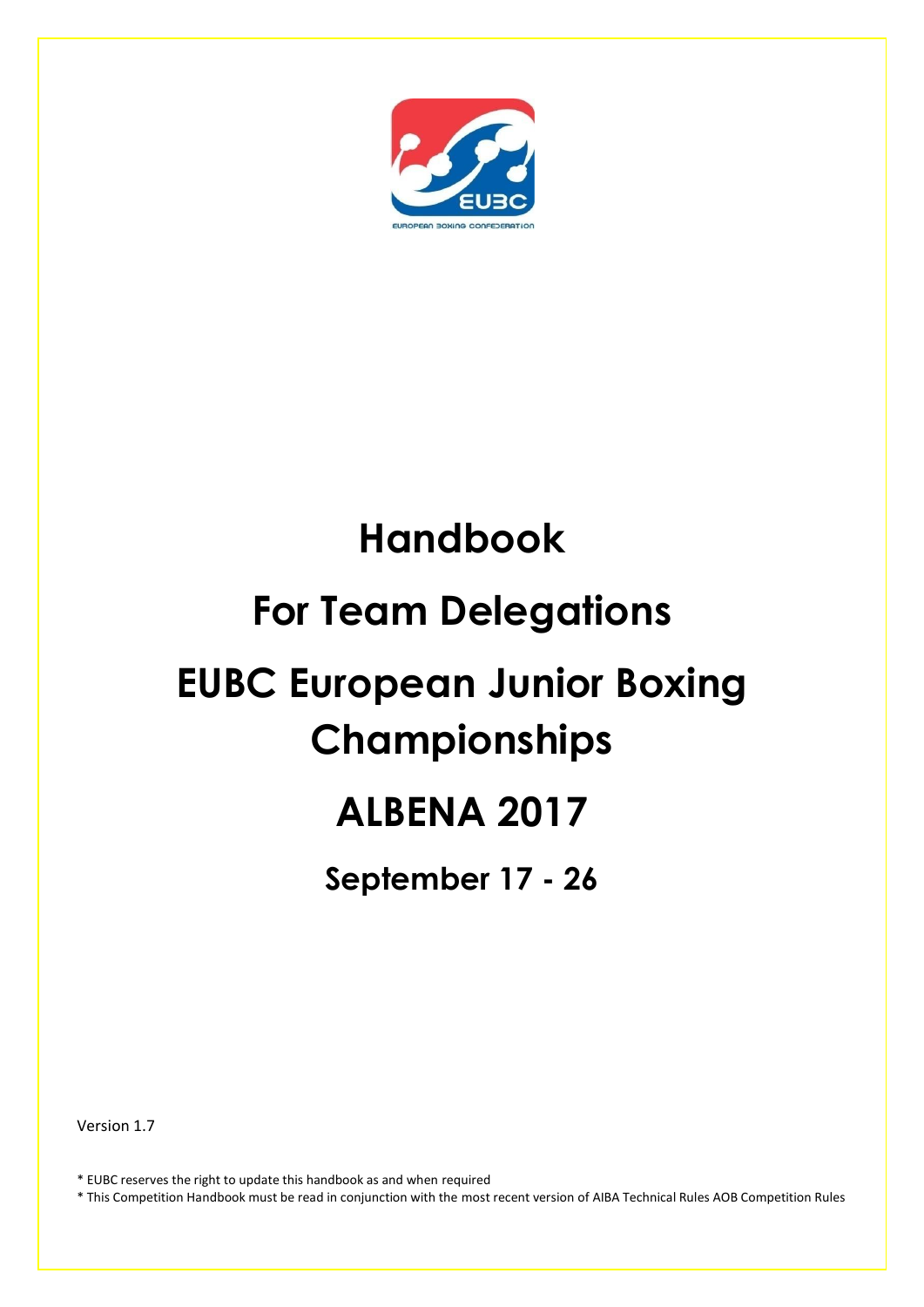| TO:      | AIBA and EUBC National Member Federations              |
|----------|--------------------------------------------------------|
| DATE:    | July 18, 2017                                          |
| SUBJECT: | EUBC European Junior Boxing Championships, Albena 2017 |

Dear Presidents and Secretaries General,

It is my great pleasure to extend an invitation to all AIBA and EUBC National Member Federations to participate in the upcoming EUBC European Junior Boxing Championships which will be held from September 17 to 26 in Albena, Bulgaria!

EUBC continues to offer to our athletes important events in order to develop their international experience and improve their technical skills. We firmly believe that the Coaches will share this opportunity and will take part Continental Event with their best boxers.

If you have any questions in regards to the competition, please contact the EUBC Office at eubc.office@gmail.com.

I'm looking forward to meeting you at this wonderful Continental Championships in Bulgaria.

Sincerely yours,

#### **Franco Falcinelli**

#### **EUBC President**

| TO:      | AIBA and EUBC National Member Federations              |
|----------|--------------------------------------------------------|
| DATE:    | July 18, 2017                                          |
| SUBJECT: | EUBC European Junior Boxing Championships, Albena 2017 |

Dear Presidents of National Federations and colleagues, Dear athletes,

On behalf of the Bulgarian Boxing Federation I would like to warmly welcome all of you to the EUBC European Junior Boxing Championships , 17-26 September in resort complex Albena, Varna city, Bulgaria. The Bulgarian Boxing Federation and the Local Organizing Committee are honored to be given the amazing opportunity of organizing this important event. We are looking forward to welcome all of your team delegations, so together we could make sure that the EUBC European Junior Boxing Championships 2017 is a successful competition that you will all enjoy. Our favorite sport is regarded highly in Bulgaria and your participation in the upcoming Championships will help us to promote it even more and especially among the younger generations. I am positive that the competition will be a great one, filled with fair play, ambition, stamina, strength and highlevel technical skills. Dear athletes, these are all important qualities that the boxing develops in the people who devote themselves to it. Therefore, I would like to urge you to continue growing in the boxing, no matter who wins or loses. There can be only a few at the top, but when all is said and done, the important thing for everyone is to know they did their best. So, go up on the ring and prove to everybody, but mostly to yourselves, that you can give it all you got. If you do that, you are already champions!

Sincerely yours in boxing,

#### **Krassimir Ininski**

#### **Bulgarian Boxing Federation President**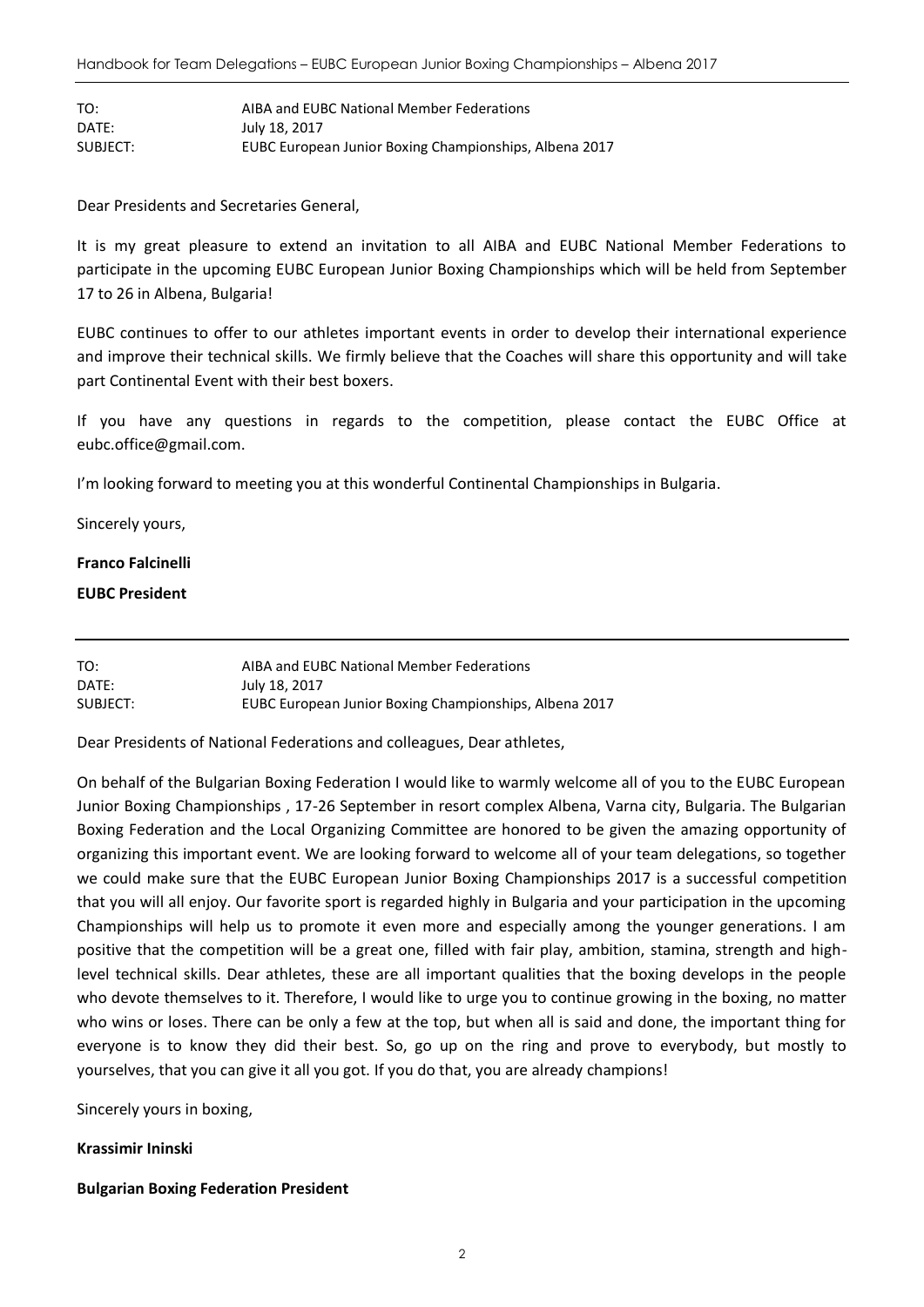#### **TABLE OF CONTENTS**

| 1 <sub>1</sub> |  |
|----------------|--|
| 2.             |  |
| 3.             |  |
| 4.             |  |
| 5.             |  |
| 6.             |  |
| 7.             |  |
| 8.             |  |
| 9.             |  |
| 10.            |  |
| 11.            |  |
| 12.            |  |
| 13.            |  |
| 14.            |  |
| 15.            |  |
| 16.            |  |
| 17.            |  |
| 18.            |  |
| 19.            |  |
| 20.            |  |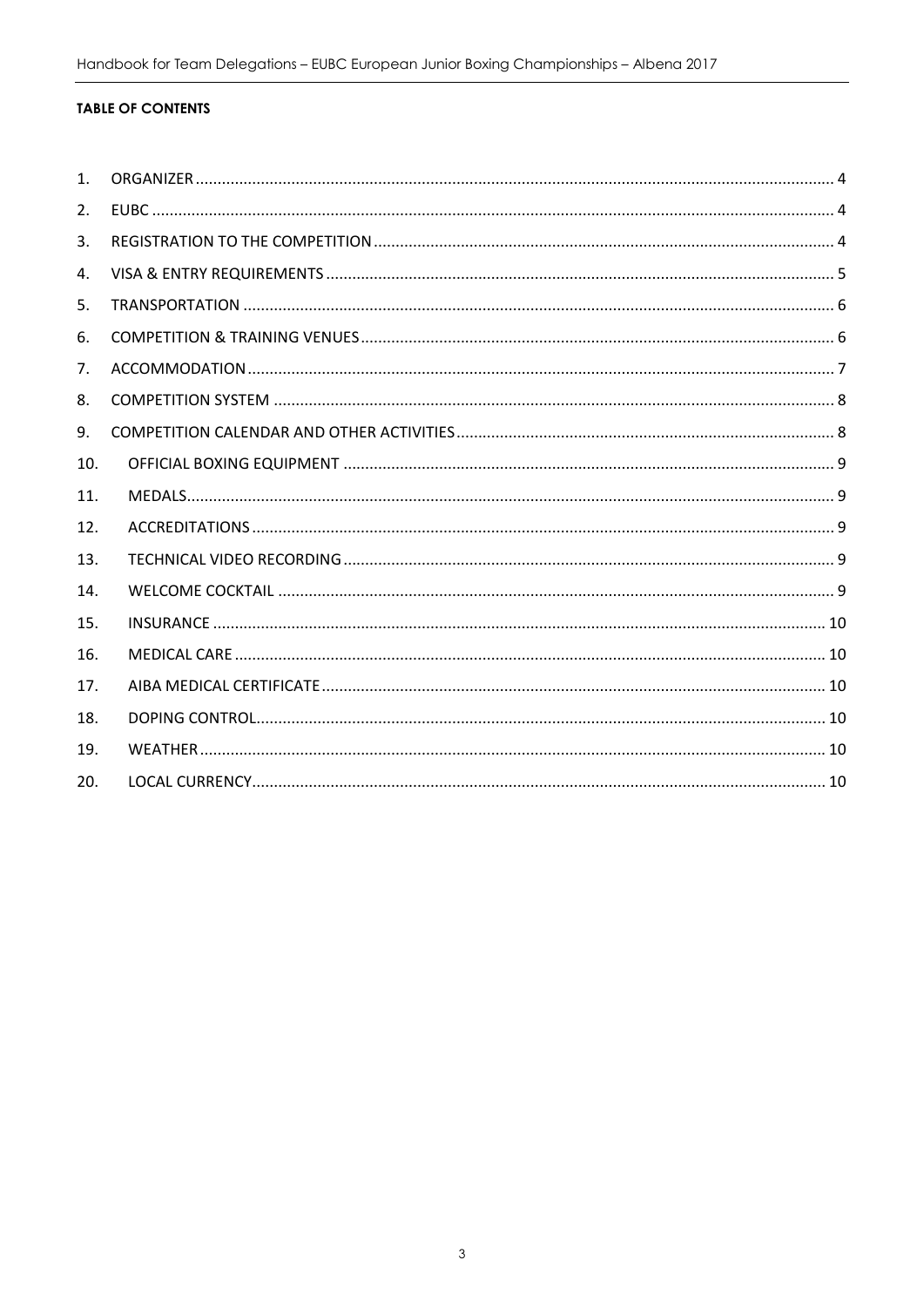## **1. ORGANIZER**

<span id="page-3-0"></span>The Bulgarian Boxing Federation, affiliated with AIBA and EUBC, has been entrusted with the organization of the 2017 EUBC European Junior Boxing Championships in Albena, Bulgaria and has created a Local Organizing Committee of the event.

**LOC Email for all Championshipsrelated inquiries:** Bulgarian Boxing Federation

**By e-mail: eubcjunior2017@gmail.com By phone: 00359 2 930 0595**

## <span id="page-3-1"></span>**2. EUBC**

#### **2.1. Headquarters Contact Details**

**Registrations for Team Delegations:** alexandr.egorov@eubcboxing.org **Competition related:** alexandr.egorov@eubcboxing.org **Press & Media related:** [sportmoroni@gmail.com](mailto:sportmoroni@gmail.com)

For any additional information about the EUBC European Junior Boxing Championships, please contact the EUBC Executive Director at alexandr.egorov@eubcboxing.org .

### **2.2. Competition Officials**

The Championship is a 3 Star (as per AOB Competition Rules) event and will be officiated by AIBA Certified International Technical Officials and Referees and Judges. The Supervisor of the 2017 EUBC European Junior Boxing Championships is Mr. Viorel Sima

## <span id="page-3-2"></span>**3. REGISTRATION TO THE COMPETITION**

All registrations for Team Delegations will have to be made through the AIBA database (https://www.aibadatabase.org/nf).

The database is open for registrations from **July 18, 2017.**

Please find a summary table below:

| <b>Registration for</b>                      | Done by                                           | <b>Deadline</b>              |
|----------------------------------------------|---------------------------------------------------|------------------------------|
| <b>Boxers</b>                                | Each National Federation through AIBA<br>database | August 25 (23:59 GMT)        |
| <b>Team Officials</b>                        | Each National Federation through AIBA<br>database | August 25(23:59 GMT)         |
| Referees & Judges (AIBA 2-3 Star<br>only)    | Each National Federation through AIBA<br>database | <b>August 21 (23:59 GMT)</b> |
| Arrival/Departure time of Team<br>Delegation | Each National Federation through AIBA<br>database | August 25 (23:59 GMT)        |
| <b>Rooming List</b>                          | Each National Federation through AIBA<br>database | August 25(23:59 GMT)         |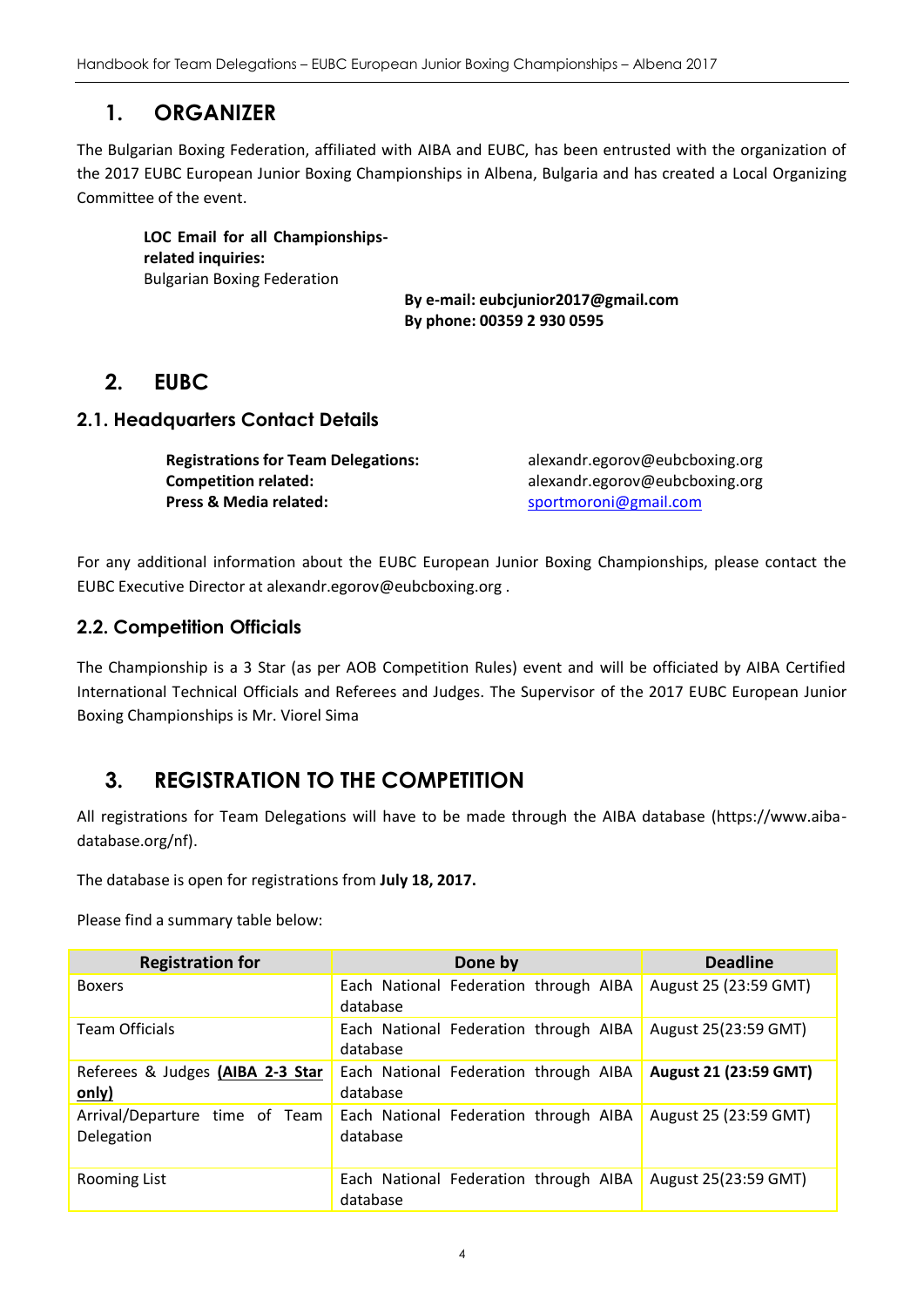### **3.1. Participating Boxers**

Junior boxers between the ages of 15 and 16 (based on the year of birth) will be eligible to compete in the following categories: 44-46 kg, 48 kg, 50 kg, 52 kg, 54 kg, 57 kg, 60 kg, 63 kg, 66 kg, 70 kg, 75 kg, 80 kg, 80+ kg.

Entering "Reserve boxer" in the database is encouraged. This function allows to register more than one boxer in the same category and to choose last minute which boxer will participate even after registration ended (only one boxer will be allowed to compete in each category).

### **3.2. Team Officials**

Each Team Delegation can have the following number of Team Officials:

- $\checkmark$  1 Team Manager
- $\checkmark$  1 Team Physician
- $\checkmark$  1 Physiotherapist
- **1 Referee&Judge (AIBA 2-3 Star only) - mandatory**
- $\checkmark$  Number of coaches according to below table:
	- o 1 3 Boxers: Up to 4 Coaches
	- o 4 7 Boxers: Up to 5 Coaches
	- o 8 13 Boxers: Up to 6 Coaches

#### **3.2.1. Coaches**

Each Boxer will be entitled to be accompanied to the ring by up to three (3) Coaches. However, only two (2) Coaches may mount the apron of the ring and only one (1) may enter the ring.

 All boxers must be accompanied by at least one AIBA certified coach (1, 2 or 3-star) at ringside during the bouts

National Level coaches, who have not been certified through AIBA, will not be allowed access to the FOP and must be registered as an Extra Official. If any team does not have AIBA Certified coach (1, 2 or 3-star), please raise this issue at the Technical Meeting in order for arrangements to be made with another Team Delegation.

### **3.2.2 Referees & Judges**

All Referees & Judges **(AIBA 2 – 3 Stars only)** must be **mandatory** appointed by National Federations and approved by EUBC. R&Js have to be registered in AIBA Database by August21 and will be subject to confirmation by the EUBC R&J Commission. All Delegations with 3 or more participating boxers must **mandatory** bring an accompanying qualified AIBA R&J.

### **3.3. Extra Officials**

See article 12.2 of this document for other accompanying National Federations' members and liaise with the LOC regarding this matter.

## <span id="page-4-0"></span>**4. VISA & ENTRY REQUIREMENTS**

LOC will provide assistance regarding Visa, if required.

#### **For any information please contact:eubcjunior2017@gmail.com**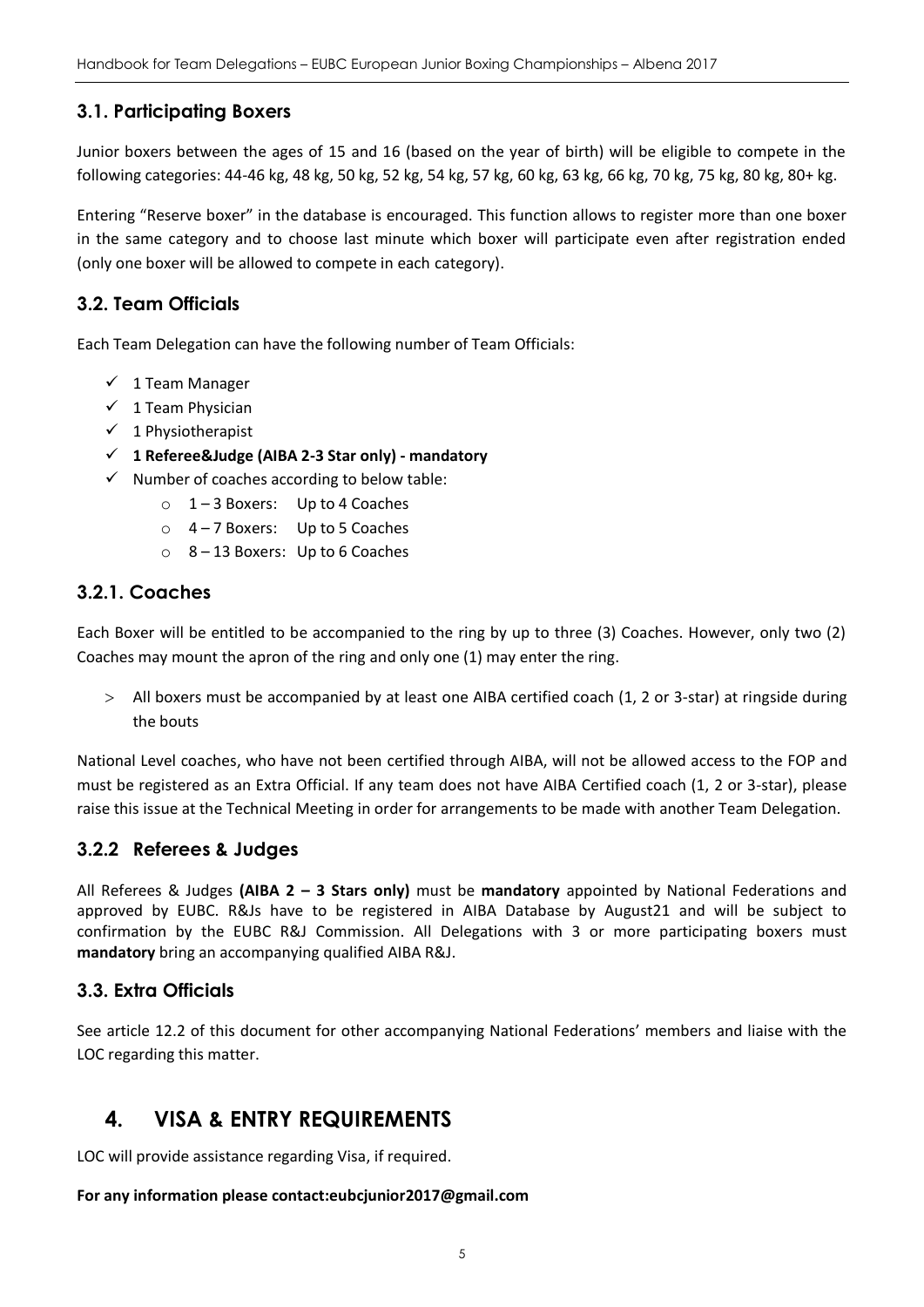## **5. TRANSPORTATION**

#### <span id="page-5-0"></span>**5.1. International Transportation**

All flight information related to the Team Delegation must be entered in the AIBA Database during the registration and additionally sent to the LOC at **eubcjunior2017@gmail.com** .The airport of arrival and departure will be **Varna**, Bulgaria.

Deadline to submit arrival and departure information: August 25 (23:59 GMT)

#### **5.2. Local Transportation**

Local transportation will be provided by the organizers to and from the airport, to and from the hotel to the competition venue and the training venue. In case of questions upon arrival at the airport in **Varna**, please contact Milena Videnova +359884440610

## <span id="page-5-1"></span>**6. COMPETITION & TRAINING VENUES**

#### **6.1. Competition Venue**



- Name: Albena Sport Hall
- Capacity: 1000
- Address: Albena Resort

### **6.2. Training Venue**

The training Venue will be located in Albena Resort, Dobrudzha Hotel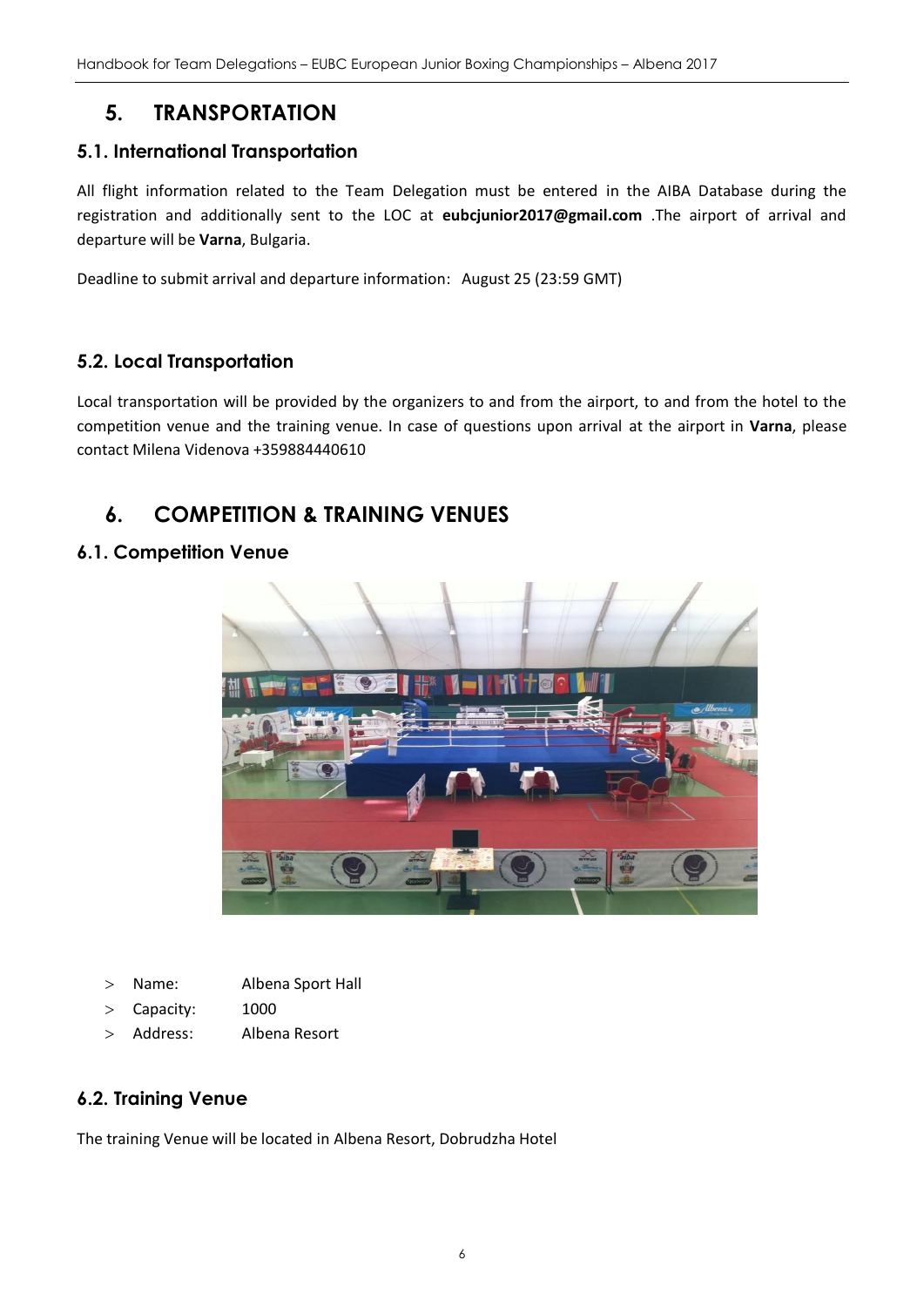## **7. ACCOMMODATION**

<span id="page-6-0"></span>Allocation of single and double rooms required for the Team Delegation must be entered in the AIBA Database by August 25, 2017. Additionally, the rooming list must be emailed to the LOC at **[eubcjunior2017@gmail.com](mailto:eubcjunior2017@gmail.com)** before August 25 (23:59 GMT)

### **7.1. Hotel for Team Delegation**

**Important:** Only Boxers and Team Officials (as per point 3.2 above) and timely registered in the AIBA Database will be allowed to stay in these hotels.

#### **Team Delegation Hotel**

Name: Hotel Dobrudja

Address: Albena Resort

Telephone: +359579622020

Distance to Competition Venue: 100m.

Included for Team Delegation Official Hotel:

- $\checkmark$  Separate dining area for EUBC Team Delegations
- $\checkmark$  Parking
- $\checkmark$  TV
- $\checkmark$  Free wi-fi

## **7.2. Room rates**

| Single Occupancy      | EUR 70 / night / person |
|-----------------------|-------------------------|
| <b>Twin Occupancy</b> | EUR 50 / night / person |

The room rate will be available during the entire Championship Period, as well as guaranteed for any early arrivals, should Teams wish to arrive earlier. Room rate includes full board (3 meals per day).

### **7.2.1 Room rates for Referees & Judges**

| Single Occupancy | 70 EUR / night / person |  |
|------------------|-------------------------|--|
|                  |                         |  |

Twin Occupancy EUR 50 / night / person

### **7.3. Payment conditions**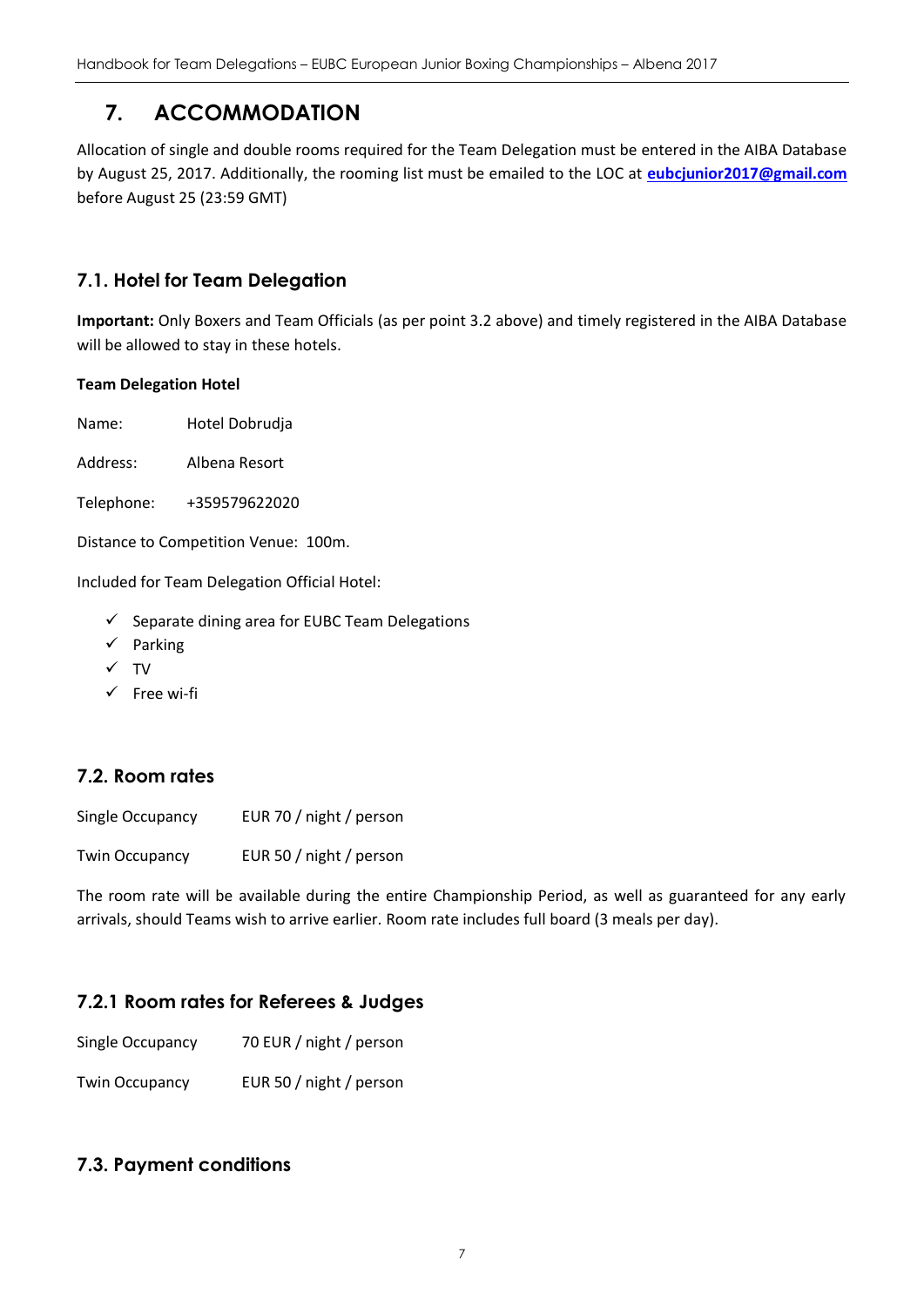- All Team Delegations must pay their full room charges as above for the entire Event Period (September17 – 26)
- Only on-site payment in CASH will be accepted (LOC will not be able to accept any other form of payment on site)
- Team Delegations will not be able to receive accreditation cards and hotel room keys if the payment is not made in full
- Extra Officials may be allowed to stay at the Team Delegation Hotels
- No deposit will be charged upon registration

#### **7.4. Meals**

Three (3) meals per day will be served. The daily menus will be done according to the AIBA Dietary Requirements. The meal hours will be:

Breakfast: 07:00–10:00 Lunch: 12:00 – 14:30 Dinner: 19:00 – 23:00

## <span id="page-7-0"></span>**8. COMPETITION SYSTEM**

The Championships will be run according to AIBA Technical Rules and AOB Competition Rules. The Official Draw will be conducted by Swiss Timing through an electronic draw. Two (2) rings will be used.

## <span id="page-7-1"></span>**9. COMPETITION CALENDAR AND OTHER ACTIVITIES**

Event Period September 17 – 26, 2017

Competition Period: September 18 – 25, 2017

| Event                           | Date, Time                   | <b>Place</b>             |
|---------------------------------|------------------------------|--------------------------|
| <b>Team Delegation Arrivals</b> | September 17                 |                          |
| <b>Technical Meeting</b>        | September 17 @ 20:00         | Hotel Dobrudja           |
| <b>Welcome Cocktail</b>         | September 17 @ 20:45         | Hotel Dobrudja           |
| General Weigh-In                | September 18 @ 07:00 - 09:00 | Hotel Dobrudja           |
| <b>Official Draw</b>            | September18 @ 11:00          | Hotel Dobrudja           |
| <b>Opening Ceremony</b>         | September 18 @ TBC           | <b>Competition Venue</b> |
| Preliminaries                   | September 18 - 22            | Albena Sport Hall        |
| Semi-Finals                     | September24 @ TBC            | Albena Sport Hall        |
| Finals                          | September25 @ TBC            | Albena Sport Hall        |
| <b>Farewell Dinner</b>          | September25 @ 20:30          | <b>TBC</b>               |
| <b>Departures</b>               | September 26                 |                          |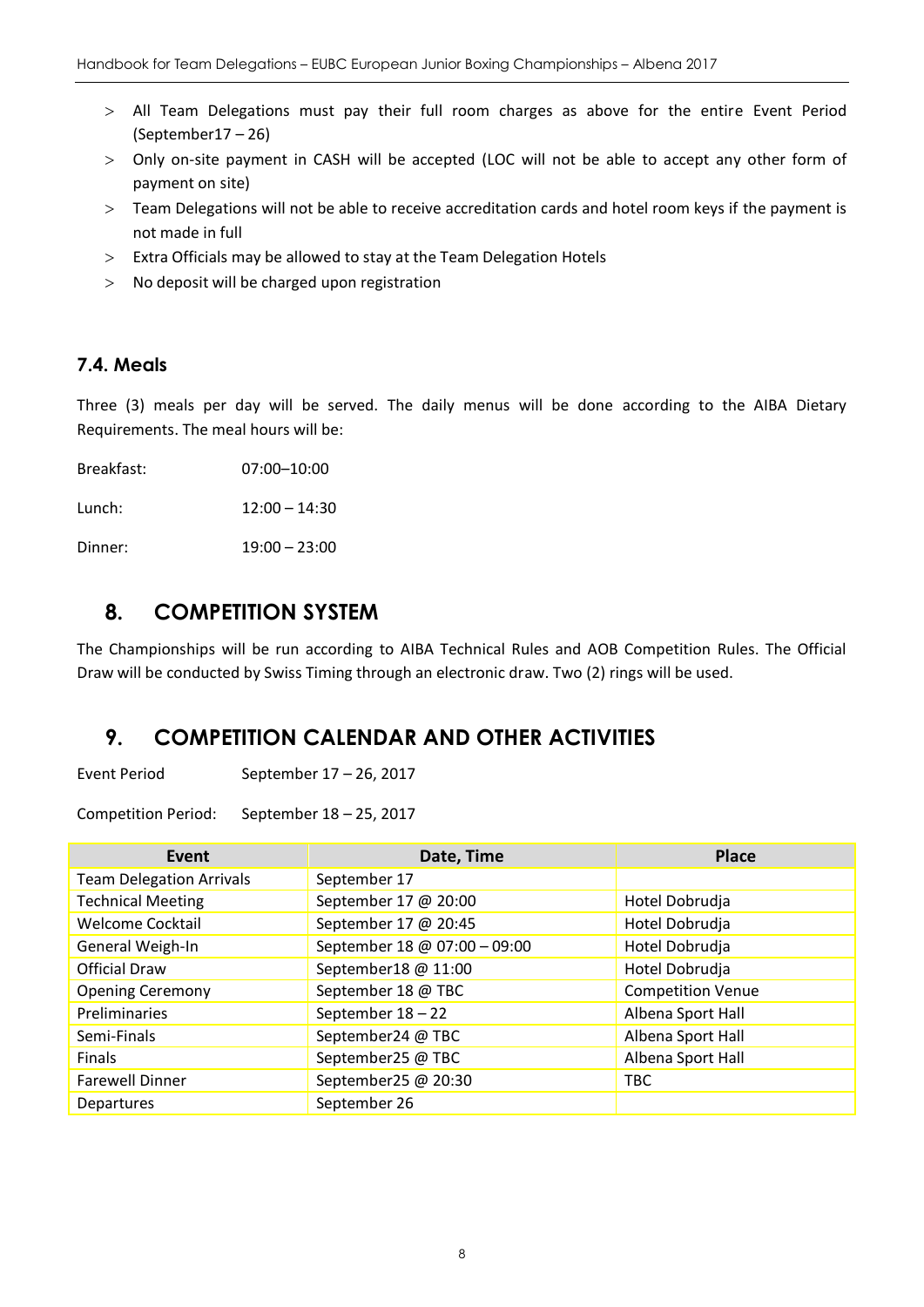## **10. OFFICIAL BOXING EQUIPMENT**

<span id="page-8-0"></span>All official boxing equipment for the EUBC European Junior Boxing ChampionshipsAlbena2017 will be provided by AIBA Official Licensee.

## <span id="page-8-1"></span>**11. MEDALS**

EUBC and the Local Organizing Committee will distribute medals for each of the weight categories:

- $\checkmark$  1st Place: gold medal (1)
- $\checkmark$  2nd Place: silver medal (1)
- $\checkmark$  3rd Place: bronze medal (1)
- $\checkmark$  4th Place: bronze medal (1)

## <span id="page-8-2"></span>**12. ACCREDITATIONS**

#### **12.1. For Team Delegations' Members**

All Team Delegations' members (as listed in articles 3.1 and 3.2) who are registered for the event through the AIBA Database within the deadline will receive their accreditations on site after the accommodation payment has been approved by the LOC.

### **12.2. For Accompanying National Federations' Members**

Each National Federation has the possibility to request up to six (6) additional accreditations for its internal needs and VIPs, by completing the accreditation request form (in the annex) and sending it back to eubc.office@gmail.com and **eubcjunior2017@gmail.com** no later than September 12 (23:59 GMT).

## <span id="page-8-3"></span>**13. TECHNICAL VIDEO RECORDING**

Each National federation will be allowed to record the bout of their boxers with up to one camera per ring. Specific location in the stands will be reserved to this technical area. Recordings are for technical purposes only and not for public broadcasting, social media included. The access to the technical video recording area will be conditioned to the signature of a disclaimer in this regard. You will find it attached at the end of this Handbook. The team manager of each National federation must bring the signed copy at the general technical meeting.

## <span id="page-8-4"></span>**14. WELCOME COCKTAIL**

Two (2) Delegates per Team delegation are invited by the LOC to attend this event. Appropriate transportation will be organized and communicated at the Technical Meeting and in Team Delegations' Hotels.